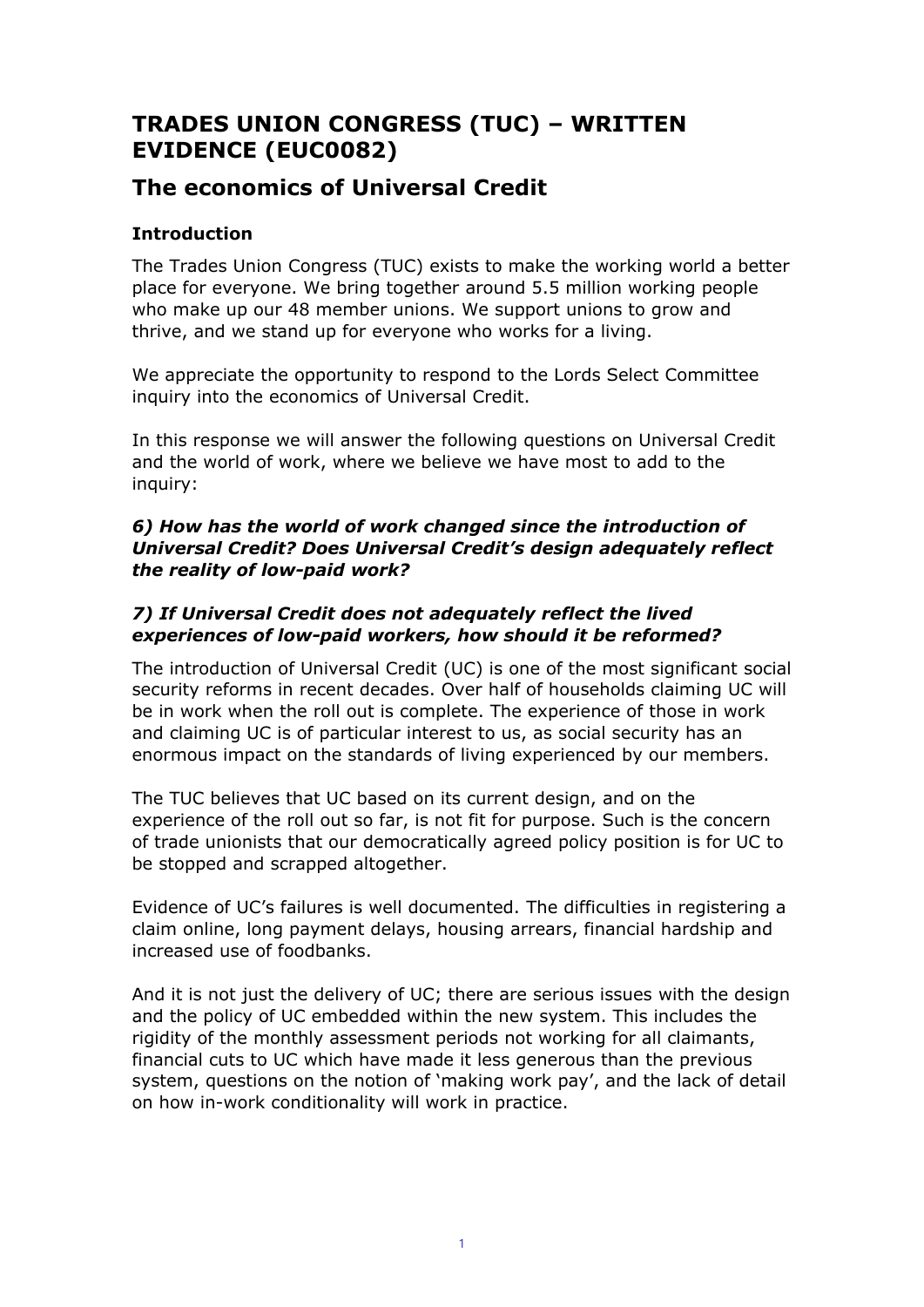# **Response to consultation question 6: How has the world of work changed since the introduction of Universal Credit? Does Universal Credit's design adequately reflect the reality of low-paid work?**

## **Assessment period in Universal Credit (UC).**

UC was devised over a decade ago, and the labour market has changed since then. Insecure work now forms one in 9 of those in work, this is 3.7 million UK workers<sup>1</sup>. Those in insecure work (the low-paid self-employed, agency, casual and seasonal workers, and zero-hours contracts) face a challenge in UC as the design of the new monthly assessment periods do not work well for them. This group of workers are more likely to experience fluctuations in their income due to irregular hours, but the design of UC is better suited to those with stable hours and income.

Ministers have said that UC was designed to better support this group, with benefit payments adjusting monthly to reflect their earnings. In contrast, UC provides less predictability and security to those in less traditional employment.

The monthly assessment periods are central to UC, they are set based on the date of someone's claim rather than being aligned with pay cycles, thus causing a mismatch between the two. It doesn't matter which month the wages were actually earned it is about which assessment period the pay day falls in to.

For some claimants, temporary increases in monthly incomes due to shortterm work or overtime can take them over the earnings threshold for that assessment period. In these cases, their UC automatically ends, and they must reapply. And as UC is paid in arrears, you can find you receive a low UC payment in the month when you most need it as you have not been able to secure enough hours. This causes real financial hardship, as claimants are already on low income, and they cannot afford to take this hit to their budgeting.

You can also find if your wage is received a few days before the end of the UC assessment period, the UC payment can top up that month's wages, it is all based on the arbitrary claim date.

Citizen's advice makes this clear in the example below<sup>2</sup>. Jenny is single with no children and has housing costs of £150 per week. She worked 60 hours in May, 90 hours in June and 60 hours again in July, earning £7.50 per hour. She receives her wages on the 23rd of each month. If her UC

<sup>1</sup> [https://www.tuc.org.uk/news/workers-need-stronger-rights-now-not-no-deal-brexit-tuc](https://www.tuc.org.uk/news/workers-need-stronger-rights-now-not-no-deal-brexit-tuc-tells-new-pm)[tells-new-pm](https://www.tuc.org.uk/news/workers-need-stronger-rights-now-not-no-deal-brexit-tuc-tells-new-pm)

<sup>2</sup> [https://www.citizensadvice.org.uk/Global/CitizensAdvice/welfare](https://www.citizensadvice.org.uk/Global/CitizensAdvice/welfare%20publications/Universal%20Credit%20and%20non-traditional%20employment.pdf) [publications/Universal](https://www.citizensadvice.org.uk/Global/CitizensAdvice/welfare%20publications/Universal%20Credit%20and%20non-traditional%20employment.pdf) [Credit](https://www.citizensadvice.org.uk/Global/CitizensAdvice/welfare%20publications/Universal%20Credit%20and%20non-traditional%20employment.pdf) [and](https://www.citizensadvice.org.uk/Global/CitizensAdvice/welfare%20publications/Universal%20Credit%20and%20non-traditional%20employment.pdf) [non-traditional](https://www.citizensadvice.org.uk/Global/CitizensAdvice/welfare%20publications/Universal%20Credit%20and%20non-traditional%20employment.pdf) [employment.pdf](https://www.citizensadvice.org.uk/Global/CitizensAdvice/welfare%20publications/Universal%20Credit%20and%20non-traditional%20employment.pdf)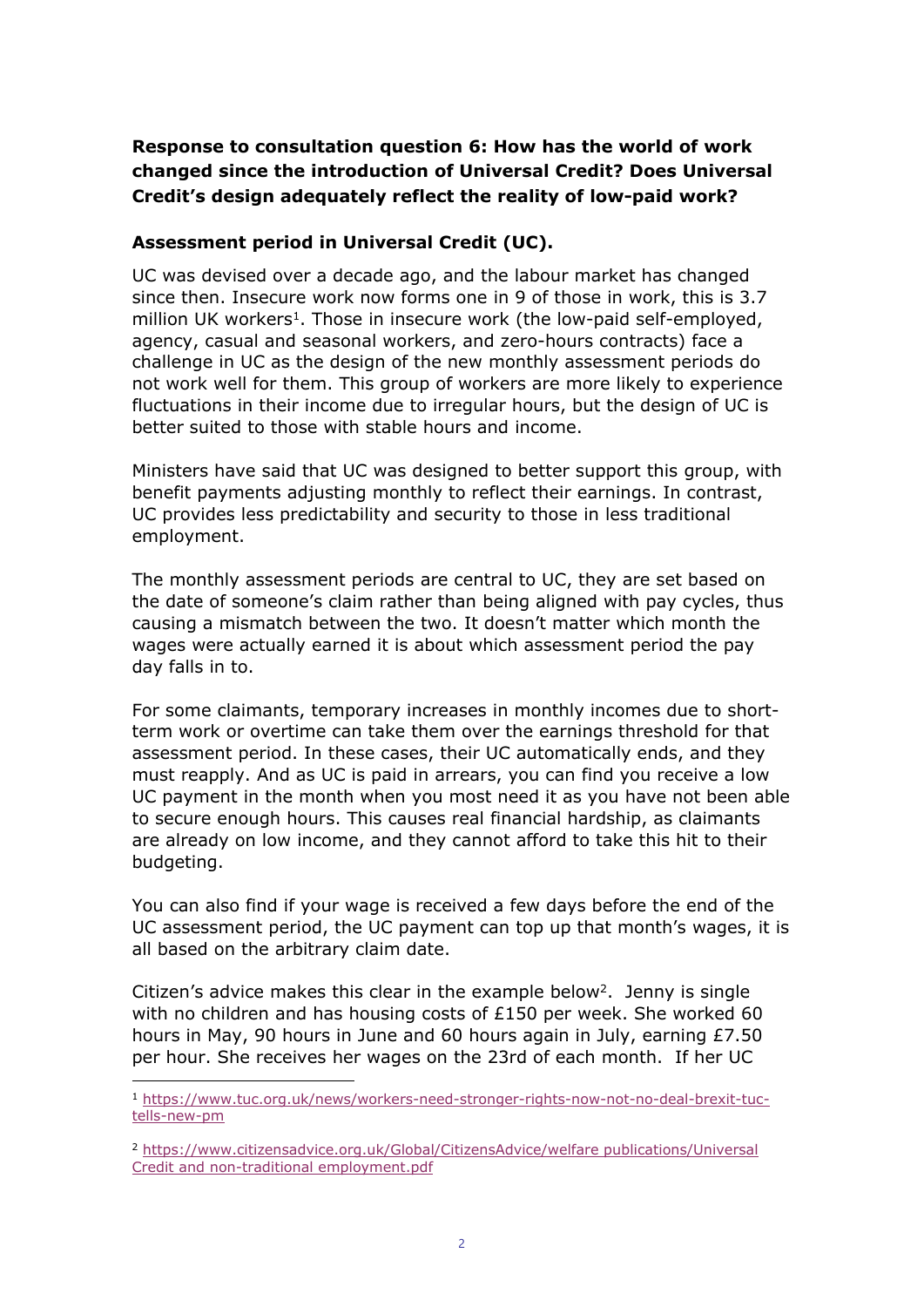assessment period for June runs from 24th May until 23rd June (with her UC payment paid 7 days later, on 30th June), UC will top up her wages and help to smooth out changes in income.



## **Assessment period scenario one:**

Had Jenny applied for UC at a different time, for example submitting her claim on the 14th of a month, her UC assessment period for June would run from 14th May until 15th June, the changes in income are then exacerbated by adjustments in her UC payments.

## **Assessment period scenario two:**



As well as hardship these features can also undermine work incentives. [StepChange,](https://www.stepchange.org/Portals/0/assets/pdf/social-security-mini-brief-report.pdf) a debt charity, found some clients receiving UC mentioned that they had felt better off when they were not working because their income was more stable, and that they feared moving into temporary work because if their job came to an end it would mean they would again experience the interruption in income caused by the five week wait<sup>3</sup>.

<sup>3</sup> <https://www.stepchange.org/Portals/0/assets/pdf/social-security-mini-brief-report.pdf>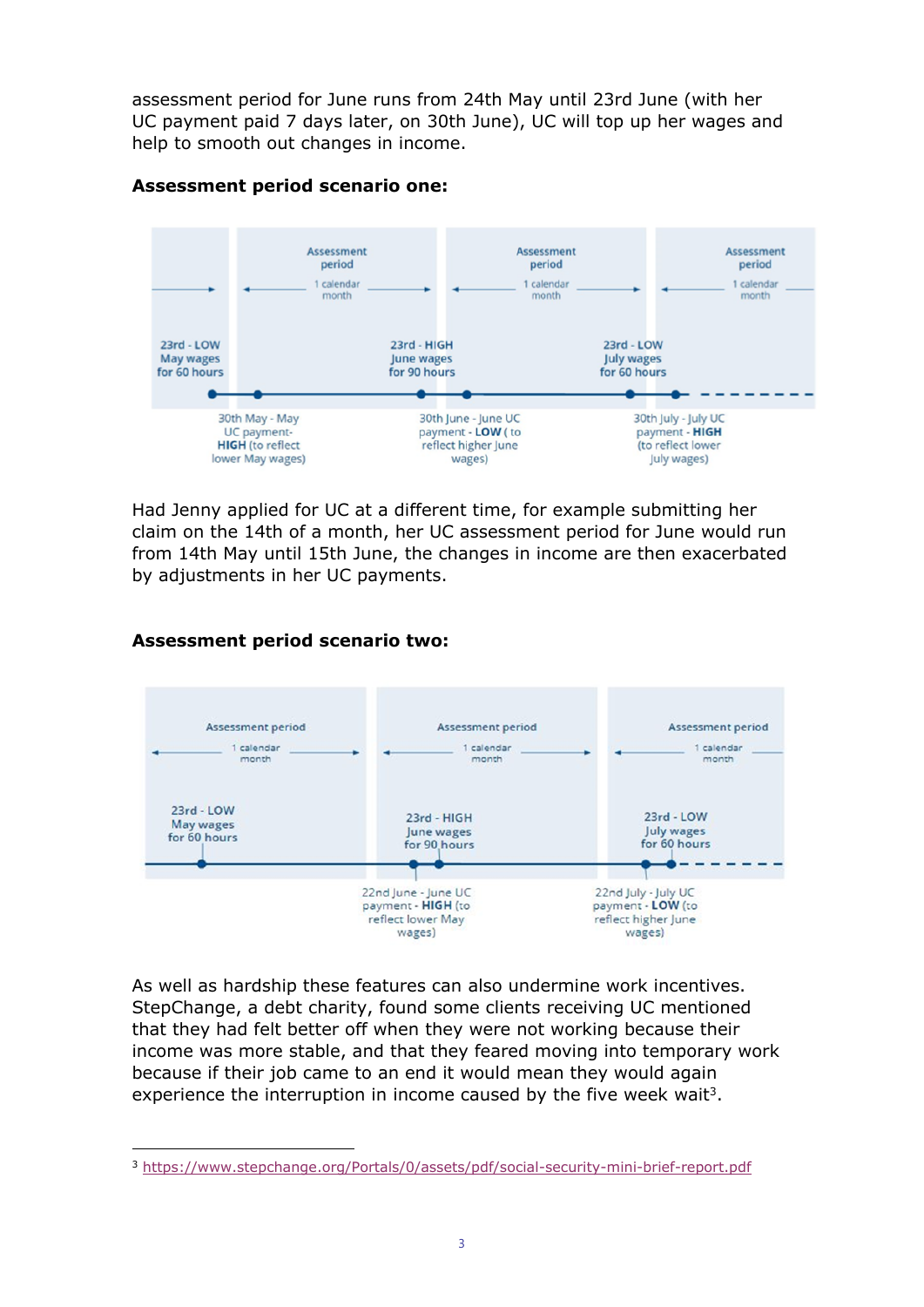Looking back at the DWP White paper 2010, this says *Universal Credit is a single system supporting those in and out of work. Hence, as people's earnings increase or decrease, their Universal Credit amount will adjust smoothly to reflect this.*

However, the system of monthly assessment periods and the corresponding benefit payment can be highly complex to understand for those on fluctuating incomes. And even those working steady hours and income can have difficulties with the assessment periods. UC again does not reflect real working life, as it assumes working people get paid monthly, but not everyone does.

Analysis by the Resolution Foundation shows that the majority of new claimants starting UC who were previously employed had been paid either fortnightly or weekly in their last job<sup>4</sup>.

Our affiliate union USDAW, identified significant issues in relation to the monthly payment of UC too. Virtually all shift workers in retail and warehousing are paid four-weekly. The results of a recent USDAW survey show over 75% of their members in receipt of in-work benefits and Tax Credits are paid weekly or four-weekly, with the majority, 67%, paid fourweekly.

The problem here is that those who are paid non-monthly wages may earn a sufficient amount to take them over the earnings threshold for UC altogether (for example, where two four-weekly wage packets happen to fall in a single assessment period).

While everybody has twelve monthly UC assessment periods per year, Child Poverty Action Group (CPAG) highlight<sup>5</sup>:

- Someone paid weekly will have eight periods each year in which they receive four pay packets, and four in which they receive five.
- Someone paid fortnightly will have ten periods in which they receive two pay packets, and two in which they receive three.
- Someone paid four-weekly will have eleven periods in which they receive one pay packet, and one in which they receive two (when UC will record double the usual 'monthly' earnings).

Even when you are paid monthly, payments are not always on the same date every month. As you can be paid on the last working day of the month or the last Friday of the month. And at Christmas, or bank holidays people are often paid early. UC assessment dates are rigid and do not take this into account, so a mismatch of paydays and the UC assessment date can cause UC payments to fluctuate. So even when your working pattern has been exactly the same, you can experience a loss in UC.

<sup>4</sup> <https://www.resolutionfoundation.org/app/uploads/2017/10/Universal-Credit.pdf>

<sup>5</sup> <https://cpag.org.uk/sites/default/files/files/policypost/CPAG-2018-Rough-justice.pdf>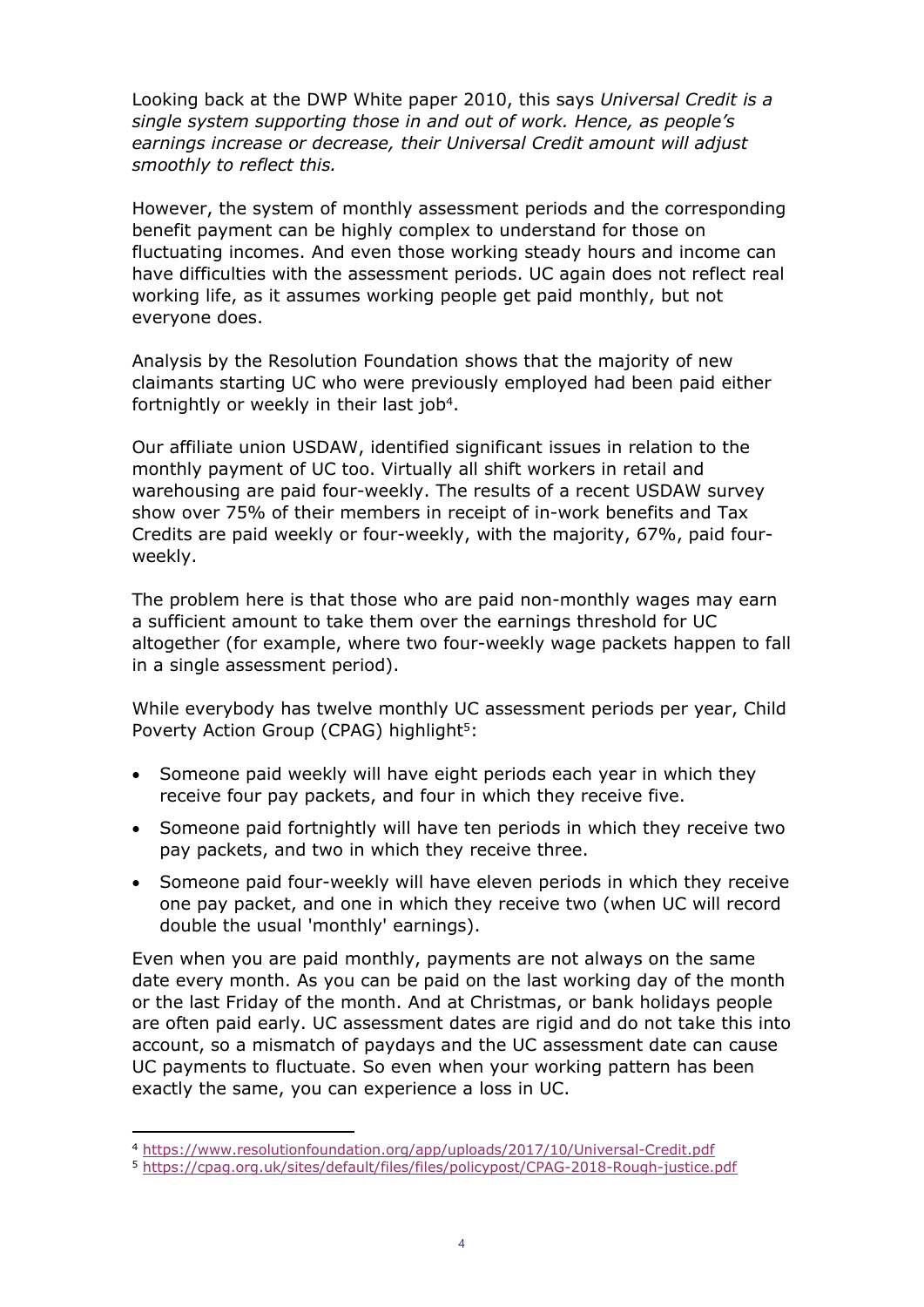The CPAG graphic below demonstrates this. A worker paid on the last working day of each month in 2018, with assessment periods dated from the 30th of one month to the 29th of the next month will have: 6 assessment periods with one payday; 3 assessment periods with two paydays; and 3 assessment periods with no paydays. So, a person paid monthly may receive one, two or no paydays in an assessment period.

| Month             | Jan  | Feb | Mar          | Apr | May          | Jun | Jul          | Aug | Sep          |   | Oct   Nov | Dec          |
|-------------------|------|-----|--------------|-----|--------------|-----|--------------|-----|--------------|---|-----------|--------------|
| Paydays in        |      |     |              |     |              |     |              |     |              |   |           |              |
| 2018 (last        |      |     |              |     |              |     |              |     |              |   |           |              |
| working day       | 31st |     | 29th<br>28th |     | 30th<br>31st |     | 31st<br>29th |     | 28th<br>31st |   | 31st      | 31st<br>30th |
| of month)         |      |     |              |     |              |     |              |     |              |   |           |              |
| Paydays in each   |      |     |              |     |              |     |              |     |              |   |           |              |
| assessment period |      |     | 0            | 0   |              | റ   | 0            |     | റ            | 0 |           |              |
| (30th - 29th)     |      |     |              |     |              |     |              |     |              |   |           |              |

## **CPAG payment date scenario impacts.**

This feature also affects your work allowance in UC, as only one work allowance is permitted per assessment period, regardless of the number of paydays falling into that period. This means that if two monthly pay packets are received in the same assessment period, the claimant only benefit from one work allowance across both pay packets instead of two. Claimants can lose hundreds of pounds a year this way because of the knock-on effects of the mismatches on work allowances. Thus, resulting in working families being denied the additional financial support that they are entitled to, to help them in work and ensure that work always pays.

The UC award is also based on people's circumstances on the last day of their assessment period; it is not adjusted on a pro-rata basis to take into account when their circumstances change. This means that whenever a change in circumstances occurs like moving property or children moving in or out their property, claimants can experience significant over or underpayments. Hence, if a claimant moves from a higher-rent to a lowerrent home during an assessment period they will not receive enough money to cover the rent for the first part of the month. The date of the end of the assessment period is significant here, as they will lose more if their change of circumstances happens towards the end of their assessment period.

The problems above all stem from the strict monthly assessment period system within UC, which does not necessarily align with the reality of working lives and pay schedules.

## **Self-employed and the Minimum Income Floor.**

The monthly income assessments in UC are problematic for the low paid self-employed, as they are more likely to have unpredictable and fluctuating earnings. In addition, the low paid self-employed have a further penalty in UC, with the introduction of the Minimum Income Floor (MIF). The MIF requires the self-employed to earn the equivalent of 35 hours a week at the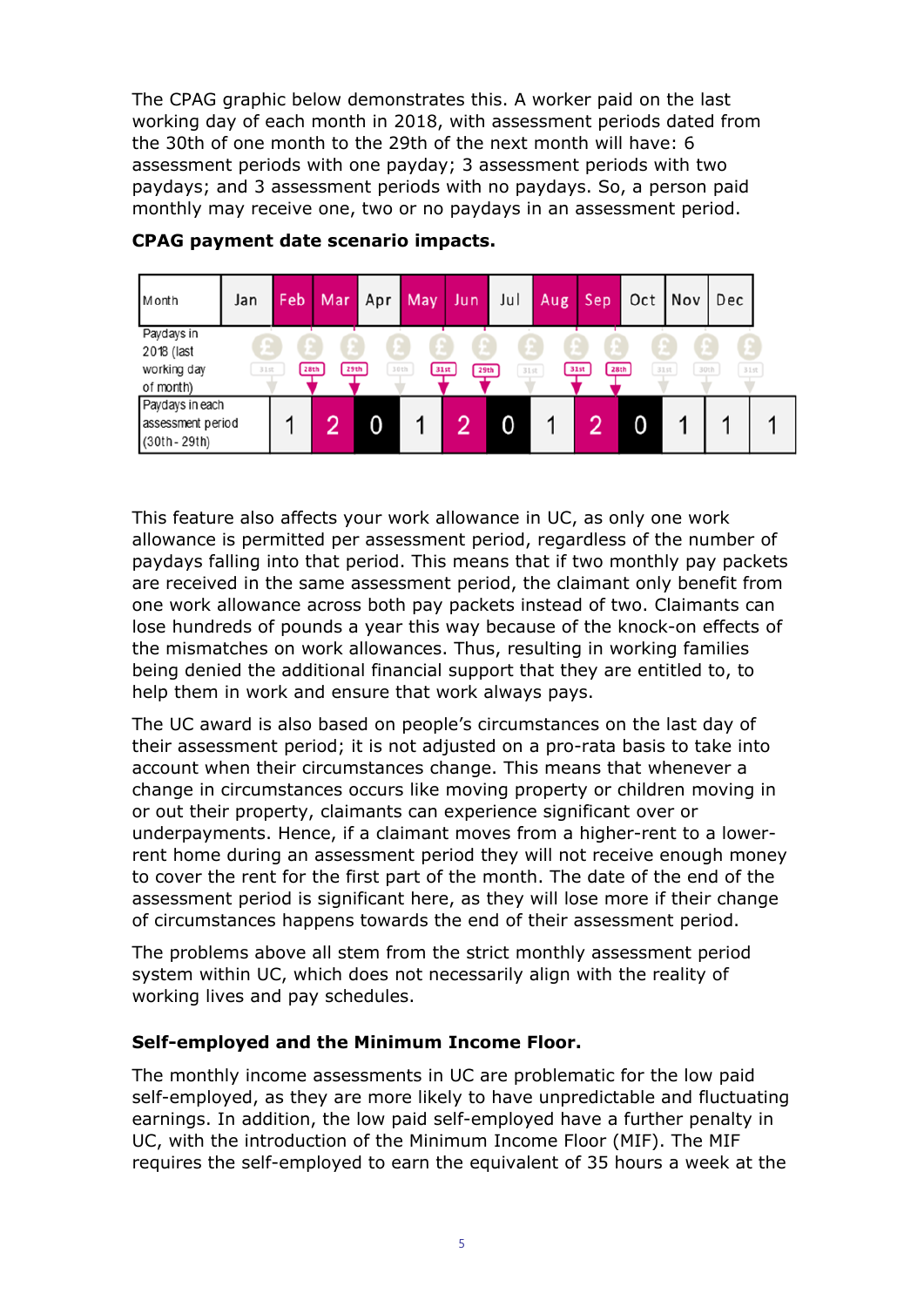National Minimum Wage in order to access UC, it is less (usually 25 hours) if you have caring responsibilities or have a disability. There is no such requirement for employees in UC.

In 2015, during a parliamentary debate, Lord Freud explained the purpose of the MIF<sup>6</sup>:

*"The welfare system is not there to prop up unproductive or loss-making businesses. The minimum income floor is there to incentivise individuals to increase their earnings from their self-employment. Those subject to the minimum income floor are exempt from having to search for or carry out any other work, allowing them to concentrate on making a success of the business…the other thing that the minimum income floor does is address a loop-hole in the tax credits system whereby individuals can report little or zero income but still receive full financial support, which is neither a desirable or sustainable situation to maintain."* 

*However, the MIF only applies to those who are considered 'gainfully selfemployed'*<sup>7</sup>*by the Department for Work and Pensions (DWP). So those who are doing odd jobs and not in a sustainable business have already been sieved out by the system. Those who fail the test would be subject to benefit conditionality.*

The OBR in its previous welfare trends report confirms that low-income selfemployed face a much tougher benefits system under  $UC<sup>8</sup>$ . Prior to UC being further delayed, it estimated that the MIF in 2022-23 will overwrite the actual income for around two thirds of self-employed UC claimants. And on average, those affected are assumed to lose around  $E3,000$  relative to what they would receive if the MIF were not in place.

TUC analysis shows almost half of self-employed adults aged over 25 are earning less than the minimum wage and punctures the myth of a growing army of wealthy entrepreneurs.<sup>9</sup>

The introduction of the MIF is expected to lead to savings of more than  $£1$ billion for the Exchequer, which is in effect coming out of the pockets of the low-paid self-employed.

While there is a grace period of 12 months for a new business before the MIF applies, this period is considered too short for a new business set up, as large numbers of the self- employed earn very little at the outset of their business. Such a short start-up period in the MIF could close businesses with the potential to become sustainable and profitable. In addition, these rules could discourage people from starting self-employment in the first

<sup>6</sup> <https://publications.parliament.uk/pa/ld201516/ldhansrd/text/151214-0003.htm>

<sup>7</sup> [https://revenuebenefits.org.uk/universal-credit/guidance/entitlement-to-uc/self](https://revenuebenefits.org.uk/universal-credit/guidance/entitlement-to-uc/self-employment/gainful-self-employment/)[employment/gainful-self-employment/](https://revenuebenefits.org.uk/universal-credit/guidance/entitlement-to-uc/self-employment/gainful-self-employment/)

<sup>8</sup> <http://obr.uk/wtr/welfare-trends-report-january-2018/>

<sup>9</sup> <https://www.tuc.org.uk/blogs/almost-half-self-employed-are-poverty-pay>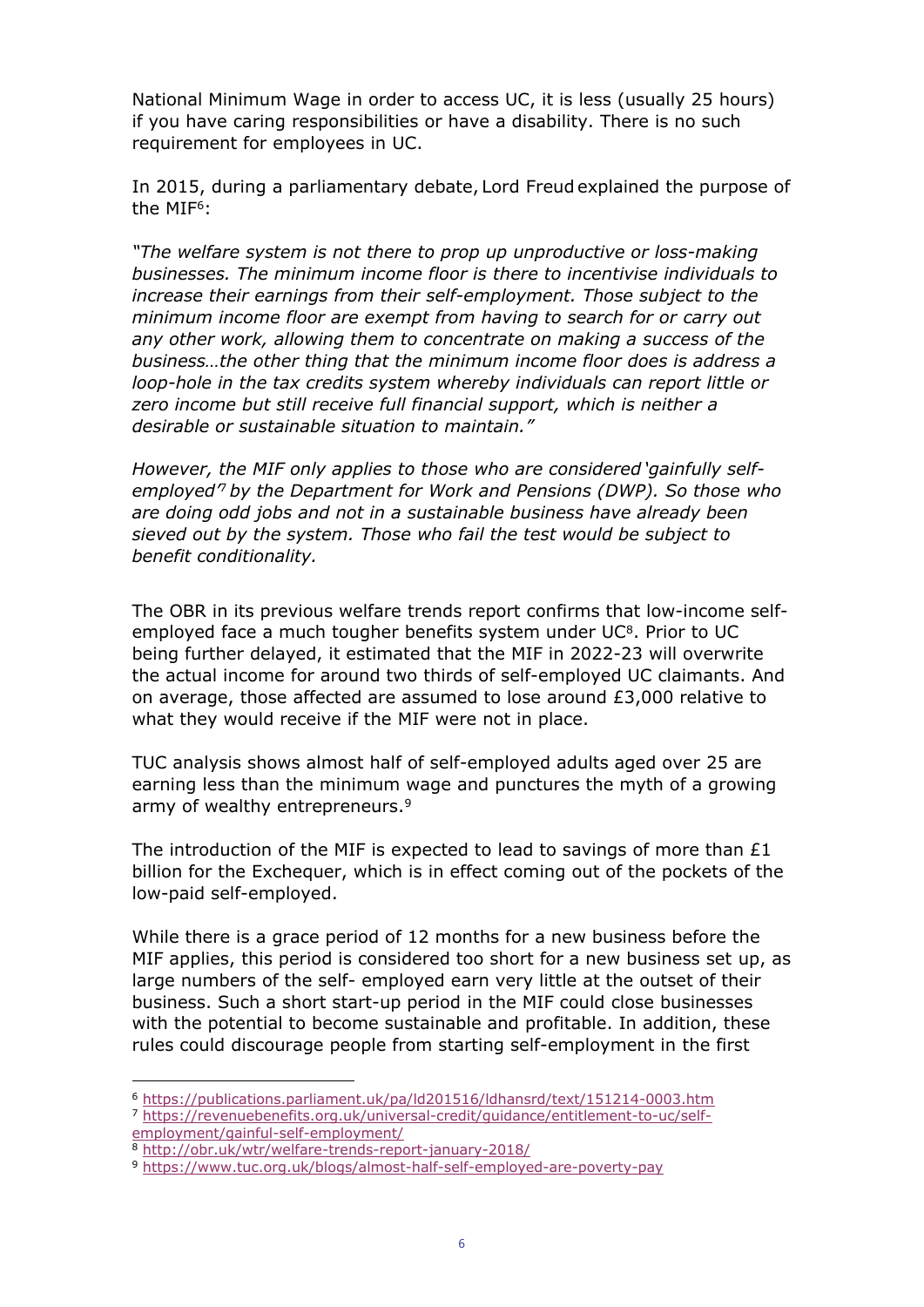place. Self-employment can sometimes be the only option for single parents, carers and groups that find traditional employment difficult to access.

In April 2017, the Work and Pensions Committee concluded that the MIF failed to strike the right balance between supporting entrepreneurship and avoiding subsidising long-term, unprofitable self-employment<sup>10</sup>.

## **Five-week wait for first payment.**

There is no justification for the five-week wait for the first payment of UC. Whether you are making a new claim to UC, naturally migrating to UC (due to change of circumstances) or being managed migrated to UC.

The assessment cycle designed with a monthly payment in arrears 'to mirror the world of work', seen as central to UC, results in the five-week wait for the first payment. The design has to be restructured, rather than constantly defended as central to UC.

The five-week wait for the first payment of UC has fundamental consequences, people fall into poverty and debt, rising numbers are being referred to foodbanks, and there is an increased risk of homelessness.

The design of UC fails to take in to account that most low paid workers do not have savings to get them through this wait. The assumption by government that people should have savings to get them through this fiveweek wait is not supported by evidence. The households saving ratio remains low<sup>11</sup>. Citizen's Advice show the number of households able to save in the UK is at a near record low, with 6.5 million households having no savings at all<sup>12</sup>. Low income households are the least likely to be able to save as they spend a much greater proportion of their income on basic essentials (with 30% spending 60% of their income on essentials).

The run on payment for housing benefit for two weeks for those transferring from legacy benefits to UC, is simply not sufficient to support five weeks rent. And the run on payments do not include tax credits for those in low income jobs and have children.

Also, five weeks is the minimum wait for UC payment, due to administrative delays the wait can be much longer. Despite improvements the latest DWP stats show 19 percent of new claims do not receive full payment on time, and for all claims this is 8 percent $13$ .

<sup>10</sup> <https://publications.parliament.uk/pa/cm201617/cmselect/cmworpen/847/847.pdf> <sup>11</sup>[https://www.ons.gov.uk/economy/nationalaccounts/uksectoraccounts/bulletins/quarterlyse](https://www.ons.gov.uk/economy/nationalaccounts/uksectoraccounts/bulletins/quarterlysectoraccounts/julytoseptember2019#households-saving-ratio) [ctoraccounts/julytoseptember2019#households-saving-ratio](https://www.ons.gov.uk/economy/nationalaccounts/uksectoraccounts/bulletins/quarterlysectoraccounts/julytoseptember2019#households-saving-ratio)

<sup>12</sup>[https://www.citizensadvice.org.uk/Global/CitizensAdvice/Debt%20and%20Money%20Publi](https://www.citizensadvice.org.uk/Global/CitizensAdvice/Debt%20and%20Money%20Publications/Walking%20on%20thin%20ice%20-%20full%20report.pdf) [cations/Walking%20on%20thin%20ice%20-%20full%20report.pdf](https://www.citizensadvice.org.uk/Global/CitizensAdvice/Debt%20and%20Money%20Publications/Walking%20on%20thin%20ice%20-%20full%20report.pdf)

<sup>13</sup> [https://www.gov.uk/government/statistics/universal-credit-29-april-2013-to-9-january-](https://www.gov.uk/government/statistics/universal-credit-29-april-2013-to-9-january-2020)[2020](https://www.gov.uk/government/statistics/universal-credit-29-april-2013-to-9-january-2020)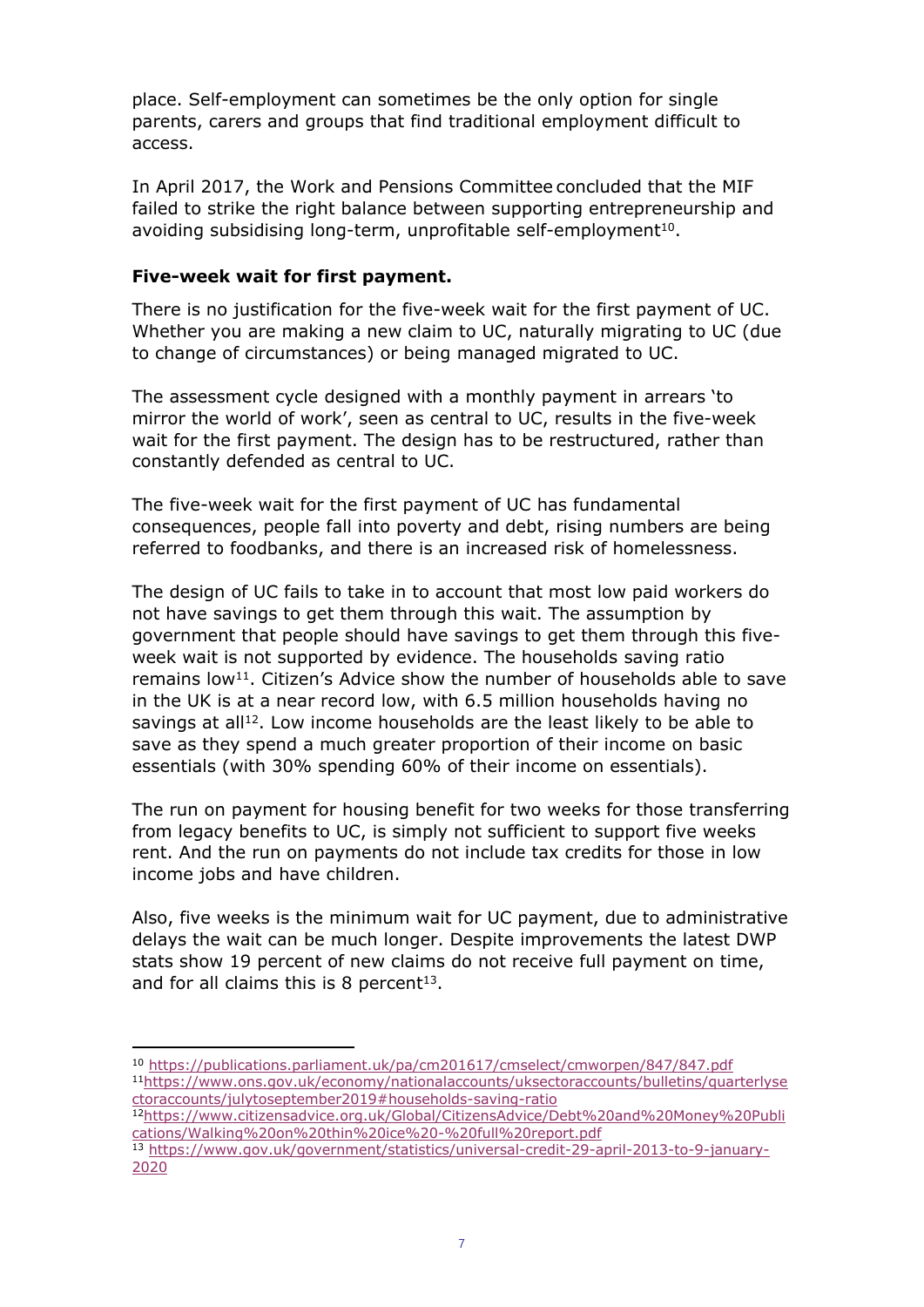Government argue an advance payment is a solution to the five-week wait, however this is actually a loan and has to be paid back as a deduction from future UC payments, and essentially means you are starting your UC claim in debt. Nearly £50 million of UC benefit payments were deducted in just one month from the poorest households to pay back loans they had to take to cover basic living costs for the five weeks they have to wait before their first UC payment.

The deduction for the advance is capped at thirty percent of your standard allowance currently paid over 12 months and will increase to 16 months from October 2021. The thirty percent deduction is a significant portion of benefit levels, which are already inadequate as government policy on benefit capping and freezing have reduced the real-terms value of benefits. On top of this claimants are often paying other deductions, e.g. council tax arrears, utility payments and tax credit overpayments. And there is no standard assessment of affordability made by staff before setting debt deductions.

StepChange, in their research show the five-week wait for the first payment led almost all clients affected (92%) to experience some form of hardship or financial difficulty. And their polling indicates that 25% of those receiving UC are in problem debt, three times the rate among the general population (8%), and 11% more than those receiving legacy benefits (14%).

Furthermore, there has been no assessment by the DWP on the impact of the five-week wait for the first UC payment on levels of food insecurity, relative poverty, and destitution in the UK. When asked about this by the Poverty Alliance under a FOI the department replied: *'having searched all our records, I can confirm that we do not hold the requested information in respect of the five week wait'<sup>14</sup>.*

## **Difficulty in budgeting on monthly payments of UC.**

Those moving on to UC also find the change to payments being made monthly more challenging than the bi-weekly or weekly payments in legacy benefits. Many claimants find it difficult to budget on small incomes over a month, and when an unexpected cost arises, waiting for a whole month causes real financial difficulty.

When StepChange asked clients how frequently they would like to receive support to budget and manage their finances, two-thirds (66%) said weekly or bi-weekly, with only 17% choosing monthly.<sup>15</sup>

Support for housing costs (renting) in UC is part of the single payment made to claimants, and they are responsible for paying their landlord. Claimants can find that on their tight budget they have to make tough choices, and this can lead to housing arrears and even eviction.

<sup>14</sup> [https://mcusercontent.com/4fae14f57a18ee08253ffc251/files/e5fe874c-5d85-45db-a99d](https://mcusercontent.com/4fae14f57a18ee08253ffc251/files/e5fe874c-5d85-45db-a99d-c222bdccc8fb/FOI2019_44340_Reply.pdf)[c222bdccc8fb/FOI2019\\_44340\\_Reply.pdf](https://mcusercontent.com/4fae14f57a18ee08253ffc251/files/e5fe874c-5d85-45db-a99d-c222bdccc8fb/FOI2019_44340_Reply.pdf)

<sup>15</sup> <https://www.stepchange.org/policy-and-research/social-security-report.aspx>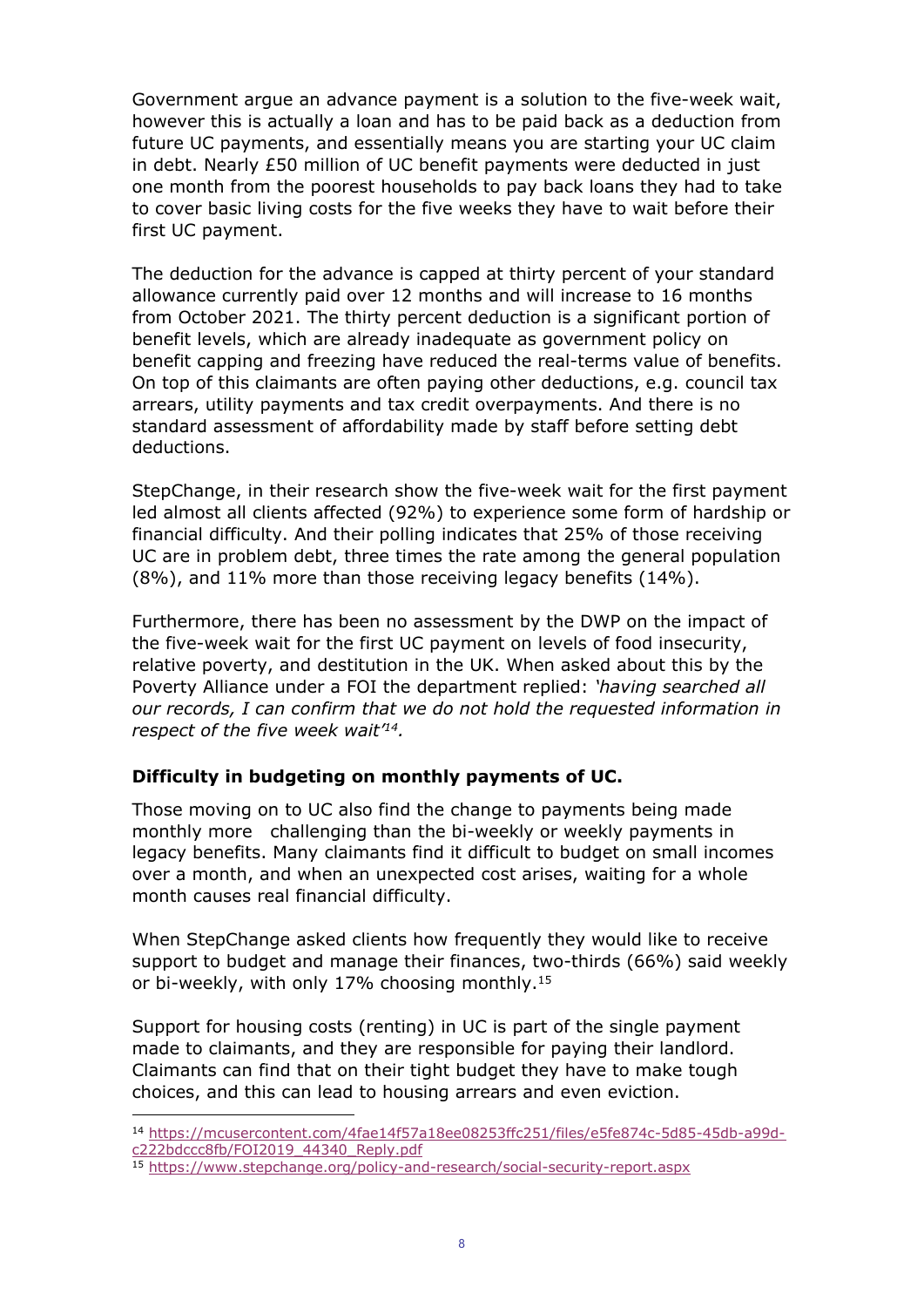## **Making work pay**

The design of UC does not adequately reflect the reality of low paid work. UC was sold as making work pay, however UC has reduced incentives to work, with less generous work allowances, and a relatively high taper rate of 63 per cent. Earlier designs suggested an even lower taper rate of 55 per cent. And while the Budget in 2018 restored cuts to the work allowance from the summer budget 2015, it was only £1.7bn of the £3bn in cuts.

To make matters worse, second earners in a household receive no work allowance, so all their initial earnings are immediately subject to the taper, and they therefore keep just 37p in the pound of their pay. The second earner is more likely to be a woman, so this disproportionately hits them.

The basic principle to 'make work pay' has been undermined by a series of cuts to the original design; the introduction of the benefits cap, the reduction of working allowances, plus the removal of the first child premium and two child limit for new claimants, mean a real cut in support for low paid working claimants.

And we mentioned earlier how the operation of monthly assessment periods in UC can go against the notion of making work pay.

## **Childcare**

Help is available with childcare costs in UC, no matter how few hours you work. However, the claimant has to make the initial payment and then get this reimbursed, as childcare is paid up front and UC is paid in arrears.

The design flaw means families having to cover massive upfront childcare costs every month before claiming them back, and many of the affected households are in precarious financial positions which the move to UC could exacerbate.

The claimant must also report actual childcare costs on a monthly basis, there are stringent conditions on the claims process.

The issues of fluctuating incomes on UC also cause havoc with having to budget for childcare.

## **Passported benefits**

The fluctuating incomes in UC can cause other problems too. Claimants who receive passported support with health costs will be found not eligible in some assessment periods. This could be damaging for claimant's health if they delay seeking any support by waiting for an assessment period that makes them eligible.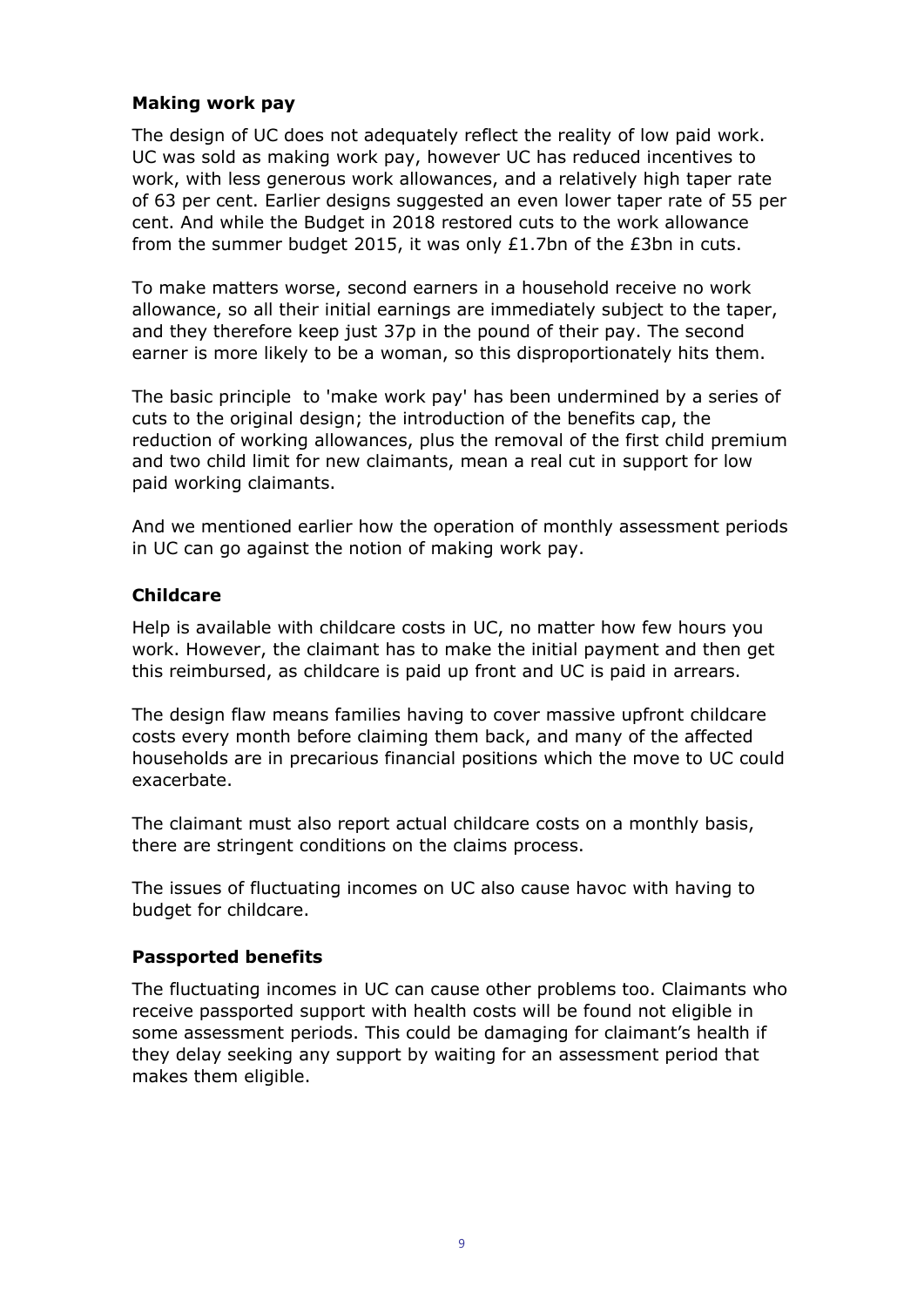## **Real-time information**

UC also relies on the competence and compliance of employers. Core to this is the Real Time Information pay data (RTI) where employers submit PAYE data to HMRC on or before their employees' pay day. The RTI is fundamental to the working of UC. However, if employers submit data late or submit incorrect figures (even if they are subsequently corrected), there can be potentially serious consequences for the UC award. In some cases, it could alter the level of UC payments or it could lead to a UC award stopping. The Low Incomes Tax Reform Group (LITRG) has raised this issue<sup>16</sup> .

## **Financial abuse**

Women are further disadvantaged as UC payments go to one person in a household, which will often be the male, increasing their financial dependence on their partner.

While split payments are an option, victims of domestic abuse are unlikely to openly request them. DWP data from late last year showed in August 2019, there were 2.1 million households on UC, and only around 80 households received a split payment $17$ .

Splitting UC couple payments by default could provide some protection for victims of domestic abuse.

## **In-work conditionality**

UC extends and intensifies conditionality in the benefits system. Claimants will be expected to look for more or better paid work until they reach a certain income – which for non-disabled single people and those with caring responsibilities will normally be 35 hours paid at the minimum wage. They are obliged to attend meetings at Jobcentre Plus and provide evidence of their attempts to increase their hours or pay.

The TUC supports and encourages genuine progress in the workplace however, it does not believe extending conditionality in the benefits system is the right approach. The TUC is extremely concerned about this punitive approach, social security should support people, not punish them.

There is also no evidence to support the idea that those subject to in-work conditionality will progress in-work.

In-work claimants face several barriers to progressing in-work:

- Those in insecure work, often face great fluctuations in their hours, over which they have little control.
- <sup>16</sup> <https://www.taxadvisermagazine.com/article/real-time-information-and-benefits-update>
- <sup>17</sup> [https://www.gov.uk/government/publications/universal-credit-29-april-2013-to-10](https://www.gov.uk/government/publications/universal-credit-29-april-2013-to-10-october-2019/universal-credit-statistics-29-april-2013-to-10-october-2019#households-on-universal-credit-1) [october-2019/universal-credit-statistics-29-april-2013-to-10-october-2019#households-on](https://www.gov.uk/government/publications/universal-credit-29-april-2013-to-10-october-2019/universal-credit-statistics-29-april-2013-to-10-october-2019#households-on-universal-credit-1)[universal-credit-1](https://www.gov.uk/government/publications/universal-credit-29-april-2013-to-10-october-2019/universal-credit-statistics-29-april-2013-to-10-october-2019#households-on-universal-credit-1)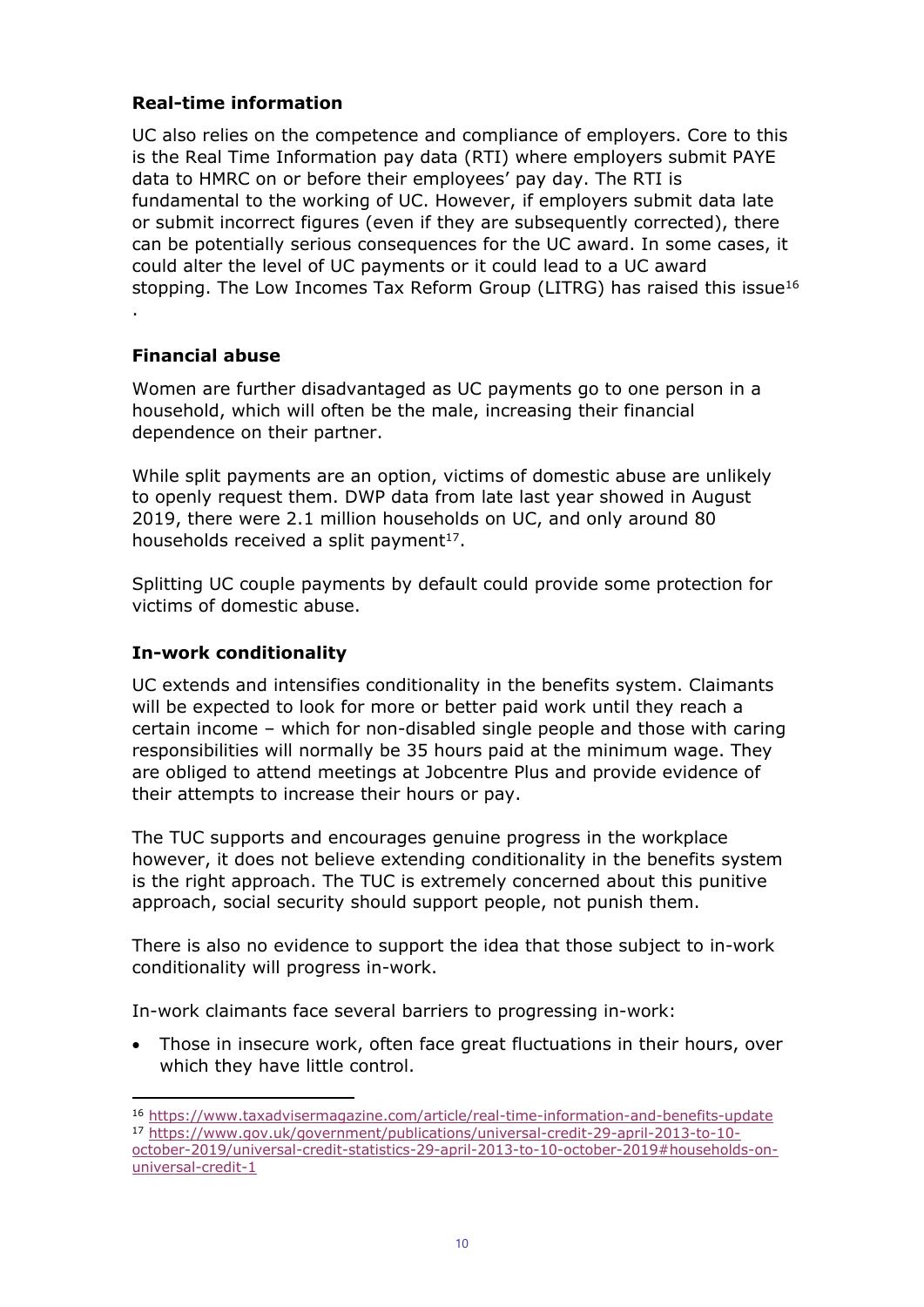- In- work claimants are likely to encounter difficulties in attending interviews with a work coach.
- The current employer may simply not able to offer additional hours.
- In- work claimants can have childcare and other caring responsibilities that they need to fit in with their working hours.
- In UC, financial incentives for progression either in more hours or higher hourly pay are not that strong.
- The system of monthly assessment periods and the corresponding benefit payment can be highly complex to understand to see if you are financially better off.
- In- work conditionality assumes employer engagement; there is no evidence to show that this will be in place.

# **Response to consultation question 7: If Universal Credit does not adequately reflect the lived experiences of low-paid workers, how should it be reformed?**

The TUC position on UC is to stop and scrap the policy. A fundamental rethink of the Social Security system is required to deliver a fair and dignified system for everyone. UC will need to be paused in order to review which elements of UC are operational and can be continued with, and then a process which involves stakeholders and claimants can work together to develop a new system.

Nevertheless, if the department proceeds with the roll-out we have several recommendations to mitigate some of the problems with its operation.

## **Assessment period**

The assessment periods do not work well for those in insecure work and does not create the smoothness in payments it was intended to do.

There also needs to be a recognition that not everyone gets paid monthly, so the monthly assessment period will not work for them. The actual pattern of receiving wages creates a distortion in UC payment.

Flexibility is required with the alignment of monthly assessment periods to pay cycles. The system needs to be able to reflect the level of UC to the period of work to which it relates too, not the assessment period in which earnings are reported.

The High Court in January 2019 found the DWP unlawful on universal credit assessments<sup>18</sup>. The Court found that correctly interpreted, the regulations mean the DWP can and should adjust its calculation of universal credit awards when *"it is clear that the actual amounts received in an assessment*

<sup>18</sup> [https://cpag.org.uk/news-blogs/news-listings/high-court-finds-dwp-unlawful-universal](https://cpag.org.uk/news-blogs/news-listings/high-court-finds-dwp-unlawful-universal-credit-assessments)[credit-assessments](https://cpag.org.uk/news-blogs/news-listings/high-court-finds-dwp-unlawful-universal-credit-assessments)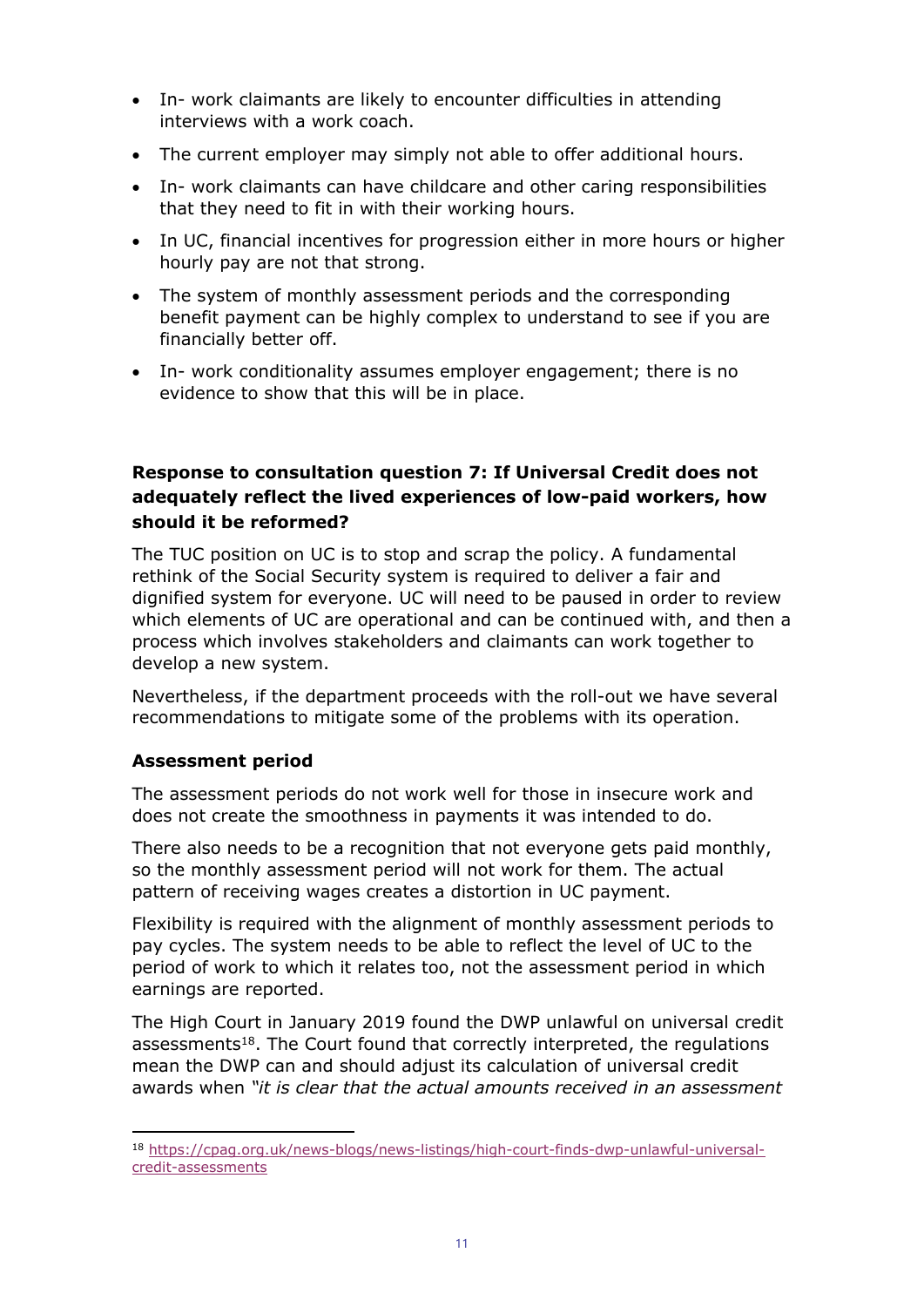*period do not, in fact, reflect the earned income pay-able in respect of that period"*.

In other words, wages are to be allocated to the month in which they were earned, rather than to the assessment period in which they were received.

They added that the DWP's incorrect interpretation of the regulations had caused *"…severe cash flow problems for the claimants living as they do on low incomes with little or no savings".*

• The DWP needs to urgently comply with the findings of the High Court judgement.

## **Self-employed and the Minimum Income Floor**

 The implementation of the Minimum Income Floor for the self-employed should be reconsidered, as this could close businesses with the potential to be-come sustainable and profitable. In addition, these rules could discourage people from starting self-employment.

#### **Five-week wait for first payment**

The five-week wait needs to end.

A solution has to be found to address the sudden drop in income caused by this wait, those on low incomes have little, if any, savings to get them through this five-week period and there is well documented evidence on the severe hardship this wait causes.

All options should be looked at. Potential ideas include an actual advance payment not a loan, which would be an estimate and could be adjusted after the first assessment period. Making a payment during the first assessment period but using the 'UC methodology' using the Real Time Information (RTI) for what would have been the previous assessment period. And a shorter- term measure before a solution is found, could be to consider delaying the end of legacy benefits by a month so that they cease one month after the deadline day proposed in the draft regulations.

## **Difficulty in budgeting on monthly payments**

- Benefit payments should be made fortnightly with the option of being paid weekly if requested by the claimant to aid budgeting.
- In addition, all UC claimants should be entitled to having their housing benefit paid directly to landlords.

## **Making work pay**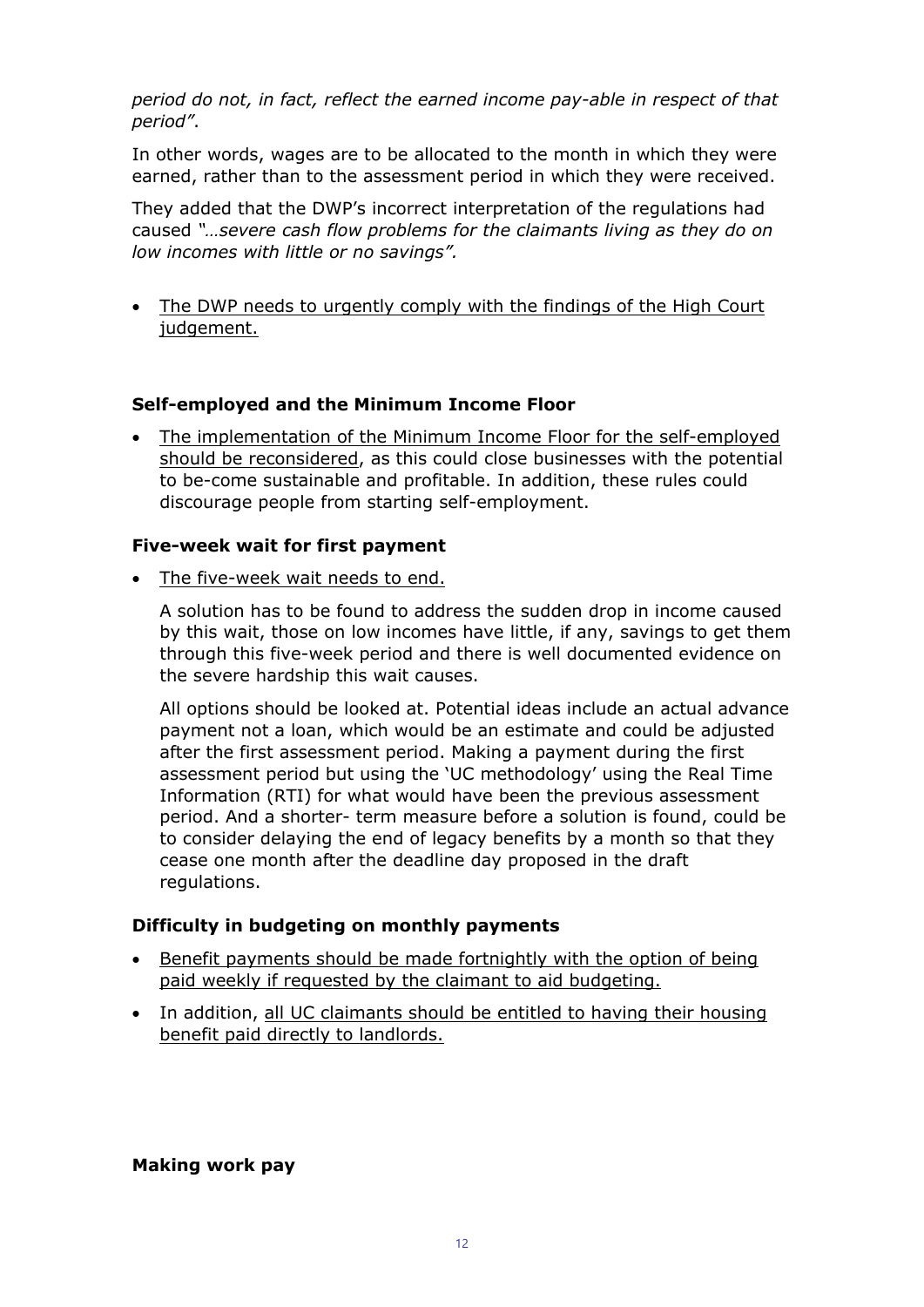- If the aim of UC is to make work pay, the taper rate needs to be revisited to be more generous.
- Second earners, who are often women, should be entitled to a work allowance too.

Work allowances play a crucial role in increasing hours and income for those in work, demonstrating they need to be used effectively to reduce in-work poverty. Increasing the value of work allowances enables families with children to keep more of their income than reducing the taper rate in UC<sup>19</sup>.

The social security system should recognise that targeting increases in the work allowance to those who are more responsive to them encourages greater take-up of hours. Single parents and second earners in couples with children are more responsive to work allowances. Currently a renting single parent on the national living wage with one child on UC exhausts the work allowance at eight hours<sup>20</sup>.

## **Childcare**

 Childcare costs should be made in advance, on receipt of the invoice from the childcare provider, rather than in arrears.

## **Passported benefits**

 To ensure continued eligibility for passported benefits for those with fluctuating incomes, a three-month average income could be considered.

## **Real-time information**

Real Time information requires employers to give timely and correct data to the DWP. When this breaks down, claimants can suffer significant financial disadvantage.

Employees should not be set back financially due to any failures in the Real Time Information system. This area needs to be explored.

## **Financial abuse**

 There needs to be a process of splitting payments between recipients within the same household, which would reduce women's financial dependence on their partners.

Splitting UC couple payments by default could provide some protection for victims of domestic abuse.

## **In-work conditionality**

- <sup>19</sup> [https://www.jrf.org.uk/report/comparing-investment-universal-credit-work-allowances](https://www.jrf.org.uk/report/comparing-investment-universal-credit-work-allowances-and-taper-rate)[and-taper-rate](https://www.jrf.org.uk/report/comparing-investment-universal-credit-work-allowances-and-taper-rate)
- <sup>20</sup> [https://www.resolutionfoundation.org/app/uploads/2018/11/Back-in-Credit-UC-after-](https://www.resolutionfoundation.org/app/uploads/2018/11/Back-in-Credit-UC-after-Budget-2018.pdf)[Budget-2018.pdf](https://www.resolutionfoundation.org/app/uploads/2018/11/Back-in-Credit-UC-after-Budget-2018.pdf)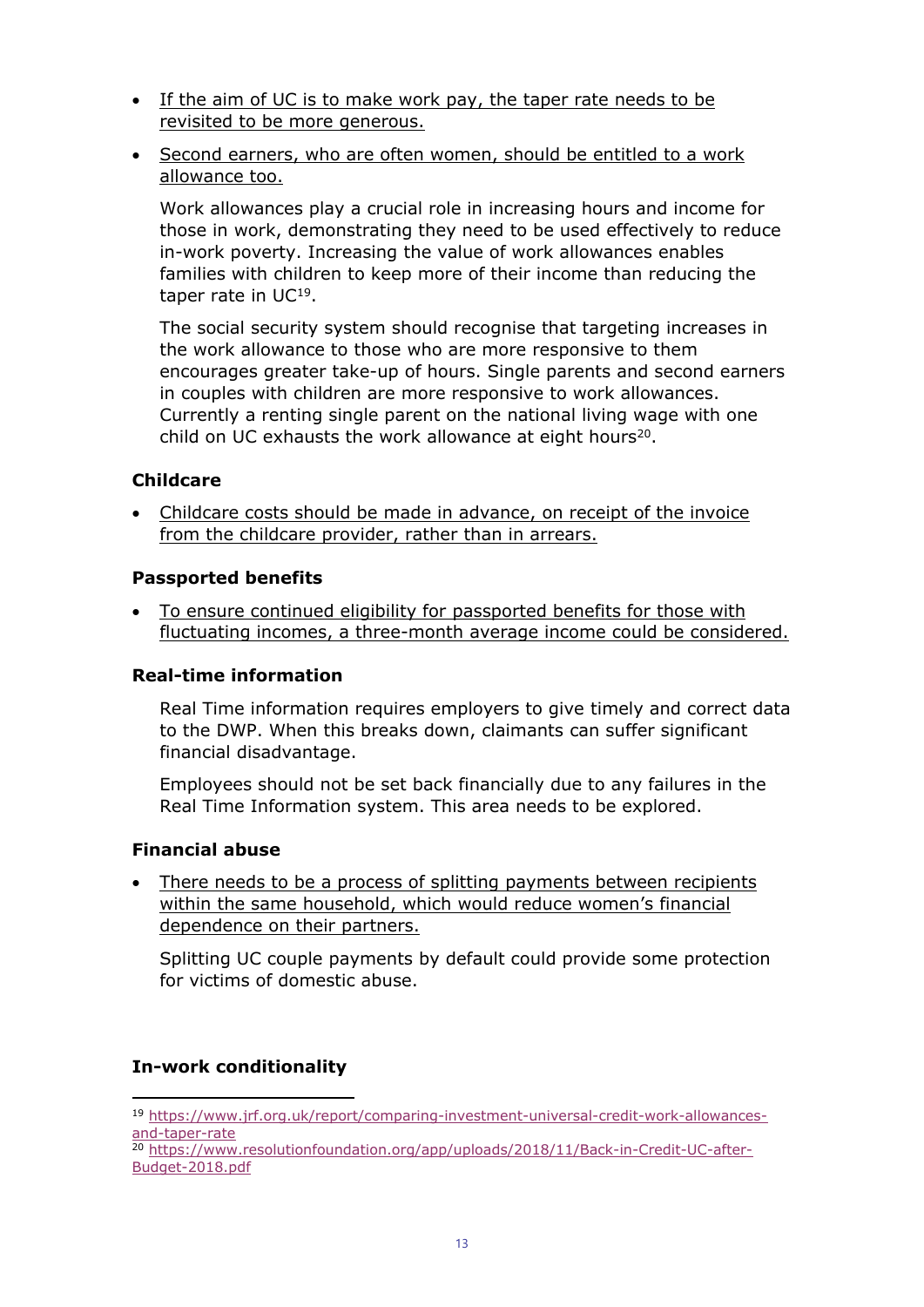The TUC believes the key to supporting in-work progression is access to learning and skills, rather than compelling people to take the first available job that meets conditionality.

Evidence shows that investment in learning and skills development for work can bring considerable benefits, both to the individual and the business they are employed with $21$ . However, the available evidence also shows that UC claimants will be less likely to benefit from training opportunities in the workplace because low-waged workers face the most barriers on this front<sup>22</sup>.

Trade unions play a vital role in supporting adults to take up learning and training, especially through the role played by union learning representatives. The OECD has also acknowledged the effectiveness of union learning in supporting access to learning and skills by disadvantaged groups<sup>23</sup>. Unions must be engaged in the learning agenda; they have shown how effective they can be. Unions need to be a key stakeholder in designing in-work progression.

**Annex**

<sup>22</sup>Social Mobility Commision (2019)

[http://www.oecd.org/employment/good-jobs-for-all-in-a-changing-world-of-work-](http://www.oecd.org/employment/good-jobs-for-all-in-a-changing-world-of-work-9789264308817-en.htm)[9789264308817-en.htm](http://www.oecd.org/employment/good-jobs-for-all-in-a-changing-world-of-work-9789264308817-en.htm)

<sup>21</sup> <https://www.voced.edu.au/content/ngv%3A76867>

[https://assets.publishing.service.gov.uk/government/uploads/system/uploads/attachment\\_d](https://assets.publishing.service.gov.uk/government/uploads/system/uploads/attachment_data/file/774085/Adult_skills_report_2019.pdf) [ata/file/774085/Adult\\_skills\\_report\\_2019.pdf](https://assets.publishing.service.gov.uk/government/uploads/system/uploads/attachment_data/file/774085/Adult_skills_report_2019.pdf)

<sup>&</sup>lt;sup>23</sup> OECD (2018) Good Jobs for All in a Changing World of Work,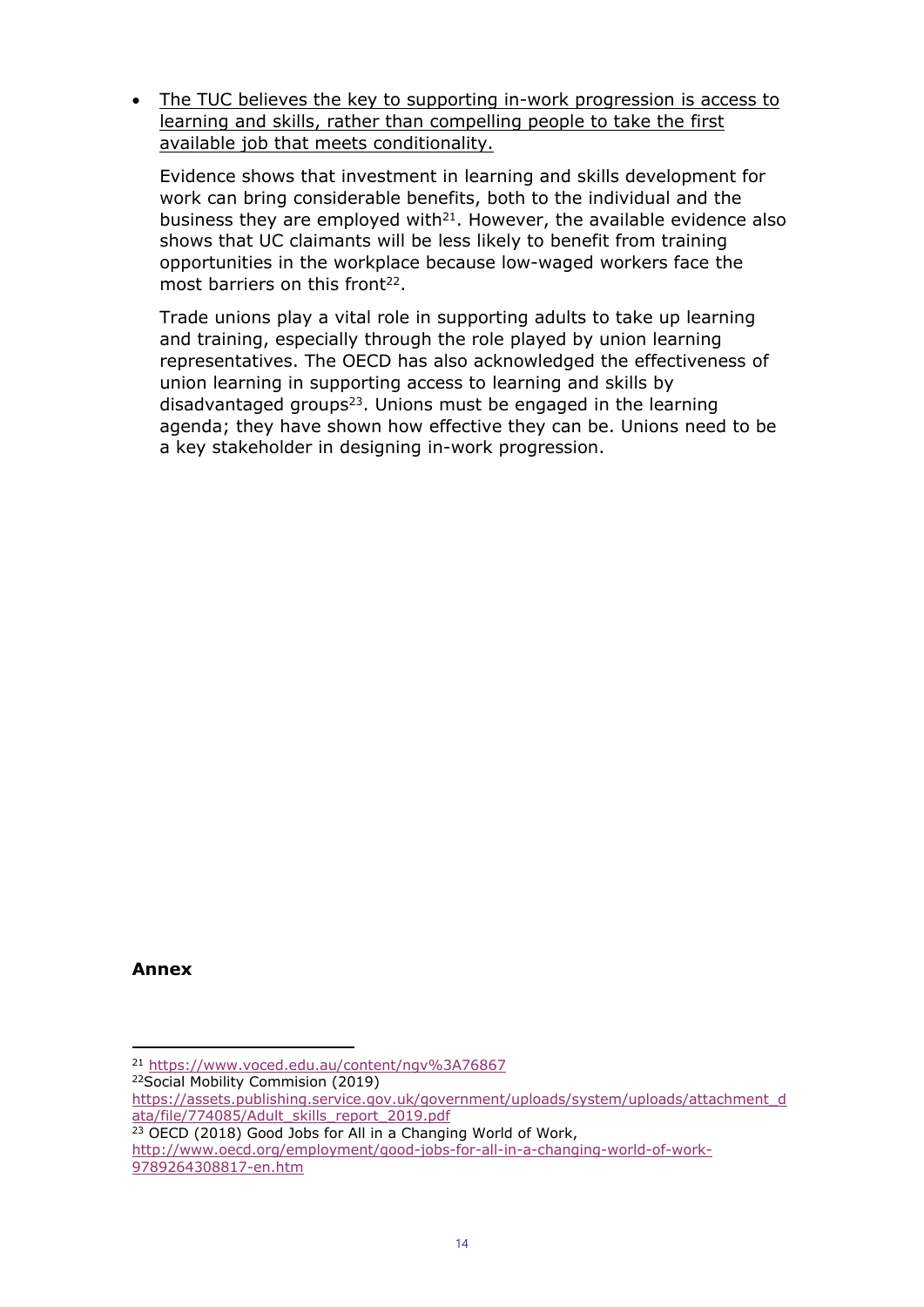## **Universal Credit Case Studies**

USDAW shared some case studies with us which come about as a result of a piece of joint work between USDAW and Child Poverty Action Group (CPAG). They help to demonstrate some of the issues raised.

#### **Case study one – Chris**

Chris is currently a 'team leader' working in grocery retail. He is contracted to work for 25 hours a week although every week he is required to work additional hours. His hours vary from week to week. He has four dependent children – a son in full-time further education and three children aged 8, 6 and 5. His wife is a full-time student.

He first claimed Universal Credit five years ago before which he was in receipt of Child and Working Tax Credits, Housing Benefit and Council Tax Support.

His Tax Credit awards came to an end when he became unemployed. This prompted him to claim JSA. He was informed by the DWP that he was eligible for and would be 'better off' on Universal Credit, which he claimed.

*"Since day one everything went wrong".*

It took two months for a payment to be made and when it was finally paid it was less than he had expected. By this time, he had fallen into arrears with his Council Tax and his rent. At this time the private landlord from whom he was renting put the rent up hoping that this would force Chris and his family out.

He then got a job as a driver on a zero-hours contract. His hours of work and earnings varied widely from week to week. During the Christmas period he managed to earn  $£1,600$ . This meant he did not receive a UC payment in January. This caused him to fall into further debt.

He was asked to leave his home by the landlord.

He moved into a bigger home for less rent. However, during the move he broke his foot. He lost his job. He informed the UC that he was unfit for work. His UC claim stopped, and he was told to reclaim. He did not receive a new payment for two months. No rent had been paid during this time.

He was evicted again, and he and his family had to move in with a family member where overcrowding was a serious issue.

He started to work for his current employer in a 'team leader' role. His assessment period runs from the 16th to the 15th of every month. He is paid four-weekly, not monthly, so has 13 pay days each year. Last March/April he was paid twice during the assessment period. He lost his entire April payment of £867. In May his employer did not forward his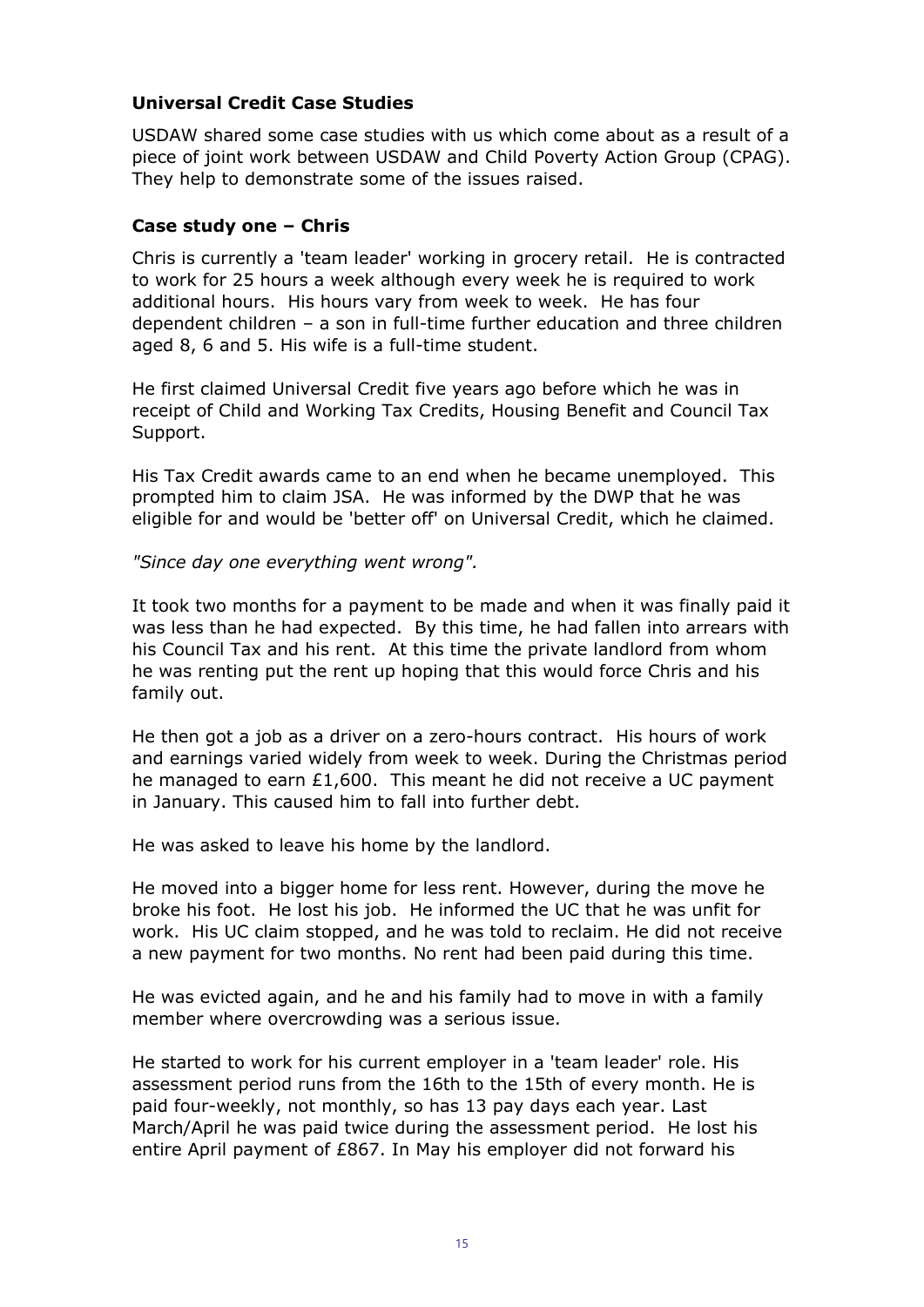payslip to the DWP. They submitted this payslip the following month alongside his June payslip – effectively he was paid twice again. This led to his losing his UC payment again.

He had budgeted for a holiday paying a certain amount every month. He was no longer able to make these payments and so he lost the holiday and the money he had already paid out. Eventually his employer compensated him for the money he had lost but this did not compensate him for the loss of the holiday.

Furthermore, he was originally informed that he was not subject to the benefit cap. Last year he was informed that he was, his award was reduced and then reduced further as the DWP began to recover the overpayment from his current award.

He has said that the uncertainty and confusion has put his relationship with his wife under great strain. He is behind with his rent, his electricity and his gas bills. He is behind with his Council Tax which has led to the LA instructing bailiffs. He has no 'credit' given the amount of debt he has accrued.

He will again lose almost a  $£1,000$  in February as the assessment period contain two pay days.

When he has informed the Job Centre that he cannot afford to lose the entire month's payment when he is paid twice (which after this month will have happened three times in the last 12 months) he is told that it's tough and advised to approach a foodbank.

## **Case study two - Lee**

Lee migrated onto UC from Tax Credits after he moved in with his partner and her child. Following the move, he and his partner are worse off by around £200-£300 per month.

Lee and his partner both work for the same employer, a big retailer, they are paid four-weekly on the same day. Soon after transferring onto UC, their UC award in one month was over £450 less than expected. When Lee challenged this, he was in-formed that there was no record of his earnings for that month from his employer. Despite being able to provide evidence of his pay via a payslip, and his employer confirming that all of their Real Time Information in relation to pay is sent to HMRC at the same time, the Job Centre were unwilling to recheck the RTI information received for Lee.

He appealed their decision, but 'a brick wall went up' and there was no willingness on the part of the DWP to review his situation, and his appeal was rejected.

Eventually Lee lodged a claim to the tribunal, at which point the DWP accepted their error and paid Lee the £450 owed to him, around nine